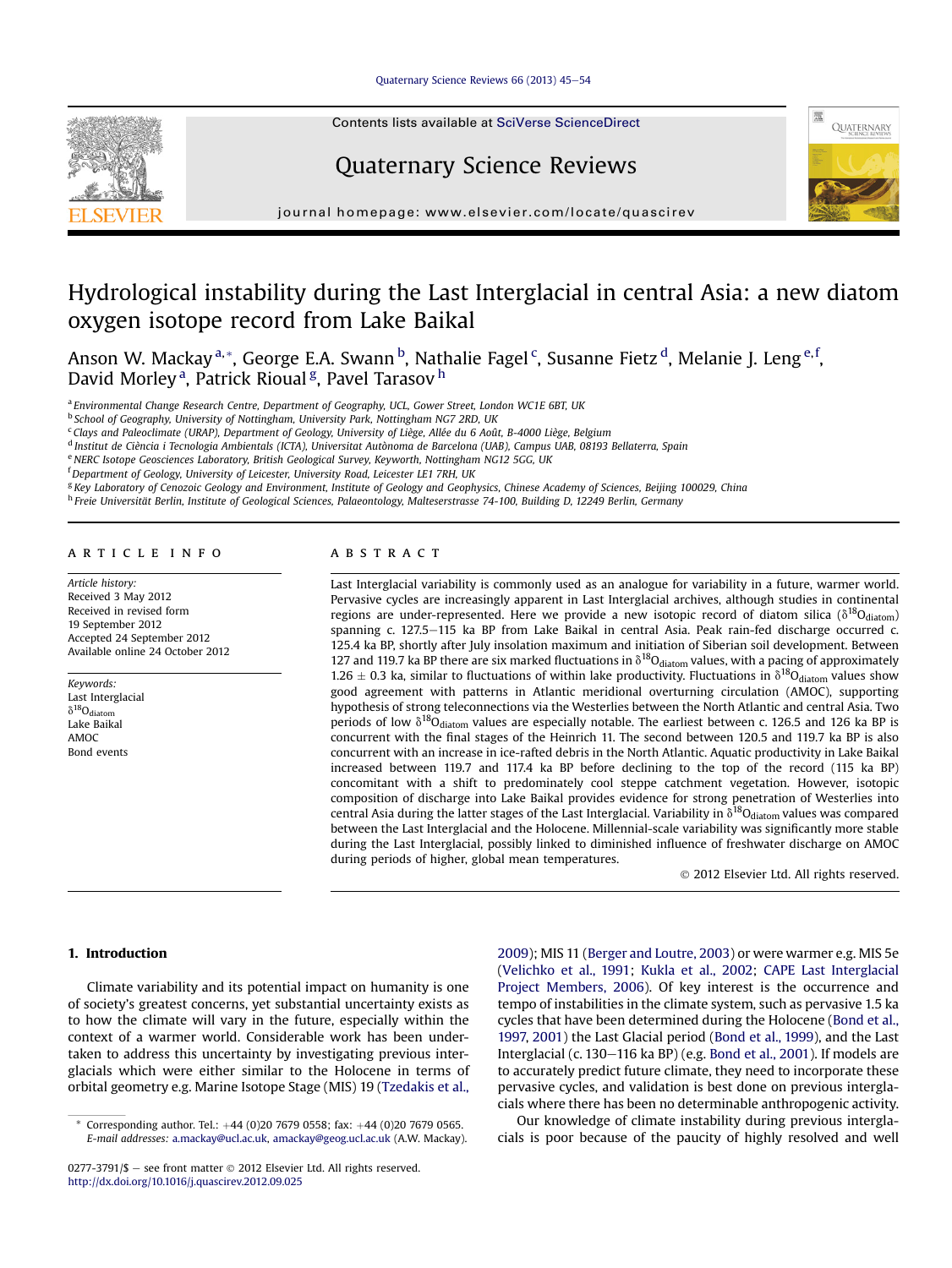<span id="page-1-0"></span>constrained records [\(Tzedakis et al., 2009](#page-9-0)). For example, whilst the Last Interglacial was previously considered a period of relative stability (e.g. [Grootes et al., 1993](#page-8-0); [McManus et al., 1994](#page-9-0); [Rioual et al.,](#page-9-0) [2001\)](#page-9-0), many archives have since been shown to contain millennial scale variability ([Bond et al., 2001\)](#page-8-0) with cool [\(Müller et al., 2005](#page-9-0); [Couchoud et al., 2009\)](#page-8-0) and sometimes abrupt events [\(Seidenkrantz](#page-9-0) [et al., 1995;](#page-9-0) [Linsley, 1996](#page-8-0); [Maslin and Tzedakis, 1996;](#page-9-0) [Rioual and](#page-9-0) [Mackay, 2005;](#page-9-0) [Sirocko et al., 2005](#page-9-0)) linked to variability in Atlantic meridional overturning circulation (AMOC) ([Bond et al., 1999,](#page-8-0) [2001\)](#page-8-0).

The Last Interglacial can be broadly defined as the penultimate period when sea-levels were at, or above, those of the present ([CAPE Last Interglacial Project Members, 2006\)](#page-8-0). The majority of the Last Interglacial reconstructions have been mainly determined for Atlantic regions, and a key challenge is to determine whether AMOC variability had global influence, e.g. impacting continental regions far from oceanic influences. Lake Baikal in central Asia is therefore of great importance because it holds an uninterrupted sedimentary archive spanning millions of years, which has been shown to be very responsive to global changes in climate (see [Mackay, 2007](#page-8-0) for a review).

Where preservation of carbonates is poor in fresh, lacustrine systems, oxygen isotope analysis of diatom silica ( $\delta^{18}O_{diatom}$ ) has been used as a direct replacement for  $\delta^{18}O_{\text{carbonate}}$  e.g. tropical Africa ([Barker et al., 2011\)](#page-8-0), Alaska [\(Hu and Shemesh, 2003](#page-8-0)), Europe ([Rioual et al., 2001;](#page-9-0) [Shemesh et al., 2001;](#page-9-0) [Rosqvist et al., 2004\)](#page-9-0), South America [\(Polissar et al., 2006](#page-9-0); [Hernández et al., 2008](#page-8-0)) and in different regions of Russia (northwest: [Jones et al., 2004](#page-8-0); northeast: [Swann et al., 2010](#page-9-0); and southeast: [Morley et al., 2005](#page-9-0); [Mackay et al.,](#page-8-0) [2008](#page-8-0), [2011](#page-8-0)). The majority of these studies span the Holocene period, although older records exist for MIS 5e in France [\(Rioual](#page-9-0) [et al., 2001\)](#page-9-0), the past 250 ka in NE Siberia [\(Chapligin et al., 2012\)](#page-8-0), and MIS 11 in Lake Baikal [\(Mackay et al., 2008](#page-8-0)).

The  $\delta^{18}O_{\text{diatom}}$  record from Lake Baikal has been shown to be an important proxy of hydrological variability in central Asia, linked to AMOC and intensity of the Siberian High during the Lateglacial-Holocene ([Mackay et al., 2011\)](#page-8-0). Using older sediment records from Lake Baikal, this study has two aims: to characterise hydrological instability during the Last Interglacial in central Asia, and to evaluate whether hydrological variability during the Last Interglacial was greater than Holocene variability.

## 2. Study area

The region of central Asia that includes Lake Baikal (Fig. 1) is characterized by the world's highest degree of continentality



Fig. 1. Map showing location of Core CON-01-603-2 from Lake Baikal, and of other principal sites mentioned in the text (core 980 from North Atlantic; core MD01-2444 from the Iberian Margin; Dongge Cave, south China).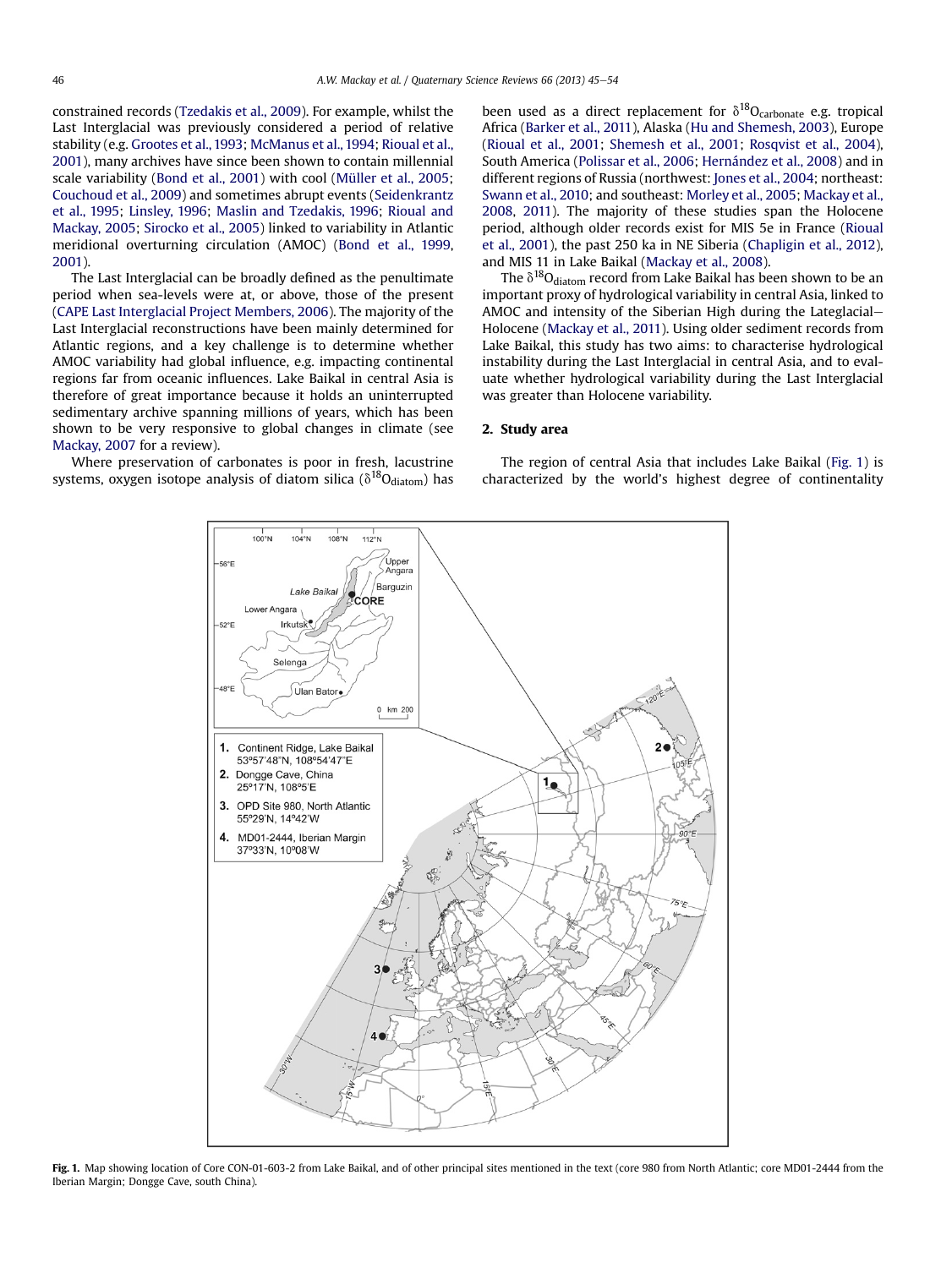([Lydolph, 1977\)](#page-8-0). Summers are short, warm and wet, while winters are long, cold and relatively dry. Rainfall and precipitation data are given for the nearby city of Irkutsk (Fig. 2). Lake Baikal itself moderates climate within the Baikal depression, resulting in cooler summer temperatures by between 6 and 8  $\degree$ C and warmer temperatures during autumn and early winter by approximately 10 and 15  $\degree$ C ([Shimaraev et al., 1994\)](#page-9-0). Water from the lake is mainly lost via the Angara River outflow, with evaporation only accounting for less than 20% water loss. Evaporation occurs mainly during the autumn and early winter (Sept-Dec), whilst during summer months evaporation is insignificant ([Shimaraev et al., 1994\)](#page-9-0). A strong westerly progression of cyclones moves through west Siberia to the Lake Baikal region during spring because of the intensification of zonal circulation. Low-pressure systems form along the Asiatic polar front in summer and as the strength of the westerly transport weakens, cyclonic activity and rainfall increases. Deep intrusions of cold Arctic air from the Kara Sea to the Lake Baikal region during autumn bring widespread cooling throughout eastern Siberia, which marks the beginning of the growth of the Siberian High. This high pressure cell remains strong during winter until the following April [\(Panagiotopoulos et al., 2005](#page-9-0)) and is



Fig. 2. Summary climate data for the city of Irkutsk, which lies on the Angara outflow, 70 km from Lake Baikal. (i) Monthly precipitation (mm); (ii) monthly temperature minima ( $\degree$ C); (iii) monthly temperature maxima ( $\degree$ C).

responsible for the movement of cold winter air flowing over Asia ([Gong and Ho, 2002\)](#page-8-0) resulting in a strong East Asian Winter Monsoon (EAWM) and attenuated East Asian Summer Monsoon (EASM) (D'[Arrigo et al., 2005\)](#page-8-0).

Lake Baikal is the world's most voluminous lake, containing approximately one fifth of global resources of surface freshwater ([Shimaraev et al., 1993\)](#page-9-0). It has over 330 tributaries, the most significant being the Selenga, Upper Angara and Barguzin Rivers, contributing c. 50%, 14% and 7% of total annual river inflow respectively ([Fig. 1](#page-1-0)) [\(Shimaraev et al., 1994\)](#page-9-0). The catchment of Lake Baikal is over 540,000  $km^2$ , of which about half belongs to the Selenga River basin, that drains much of northern Mongolia and Buryatiya between  $46-52^{\circ}$  N and  $96-109^{\circ}$  E ([Fig. 1\)](#page-1-0) [\(Ma et al.,](#page-8-0) [2003\)](#page-8-0). The Barguzin River has a catchment east of the lake, while the Upper Angara drains a catchment to the northeast ([Seal and](#page-9-0) [Shanks, 1998\)](#page-9-0). Due to their latitudinal differences, rivers are fed by varying amounts of precipitation and snowmelt.

## 3. Materials and methods

#### 3.1. Site location, coring and dating

The core spanning the Last Interglacial was located in the north basin of Lake Baikal (53°57' N, 108°54' E) on an isolated high called the Continent Ridge [\(Fig. 1](#page-1-0)). Side-scan sonar and reflection seismic data show a flat, featureless morphology that suggests low tectonic activity and an undisturbed fine-grained sedimentation [\(Charlet](#page-8-0) [et al., 2005\)](#page-8-0). Core CON-01-603-2 was recovered in July 2001 in 386 m water depth using a piston corer equipped with 12 cm diameter aluminium liners. An independent chronology for the section was constructed by [Demory et al. \(2005\),](#page-8-0) based on geomagnetic palaeointensities tuned to a well-constrained reference curve (ODP Site 984, [Channell, 1999\)](#page-8-0). Anchored by a geomagnetic excursion (the Iceland basin event, dated at 186-189 ka) this age model is constrained by 55 correlation points for a time span of  $\sim$ 200 ka. For the Last Interglacial period presented here, the palaeomagnetic-derived age model was constrained by five of these correlation points. Sediment accumulation rates varied through the Last Interglacial period; between c. 127.5 and 117.3 ka BP the rate was approximately 9.5 cm/ka, but declined to 4.0 cm/ka between c. 117.3 and 115 ka BP. Full details are given in [Demory et al. \(2005\)](#page-8-0).

## 3.2.  $\delta^{18}O_{diatom}$  analysis

Various methodologies for ensuring pure diatom samples for  $\delta^{18}O_{\rm diatom}$  analysis have been reported ([Morley et al., 2004;](#page-9-0) [Leng](#page-8-0) [and Barker, 2006](#page-8-0); [Brewer et al., 2008;](#page-8-0) [Mackay et al., 2011\)](#page-8-0), and involve the step-wise removal of contaminants using chemical and physical separation techniques. Cleaned, dried samples were then subjected to a pre-fluorination process to remove the unstable hydrous silica layer from the diatom valves, before full reaction with BrF<sub>5</sub> ([Leng and Sloane, 2008\)](#page-8-0). Liberated oxygen was converted to  $CO<sub>2</sub>$  and measured alongside BFC<sub>mod</sub> the NIGL diatom standard with  $\delta^{18}$ O analysis performed using an Optima dual inlet mass spectrometer. The data are presented as per mil  $\binom{6}{00}$  deviations from VSMOW with replicate analysis of sample material indicating an analytical reproducibility of  $\pm 0.34\%$  (1 SD). The method has been verified through an inter-laboratory calibration exercise ([Chapligin et al., 2011\)](#page-8-0). Non-diatom components remaining after sample preparation were compensated for using a geochemical mass balance approach in which residual contaminants were calculated using XRF from the amount of  $Al_2O_3$  in individual samples [\(Brewer et al., 2008;](#page-8-0) [Mackay et al., 2011](#page-8-0)). The average isotope value of silt from Lake Baikal is  $+11.7 \pm 0.3\%$  ([Brewer et al.,](#page-8-0)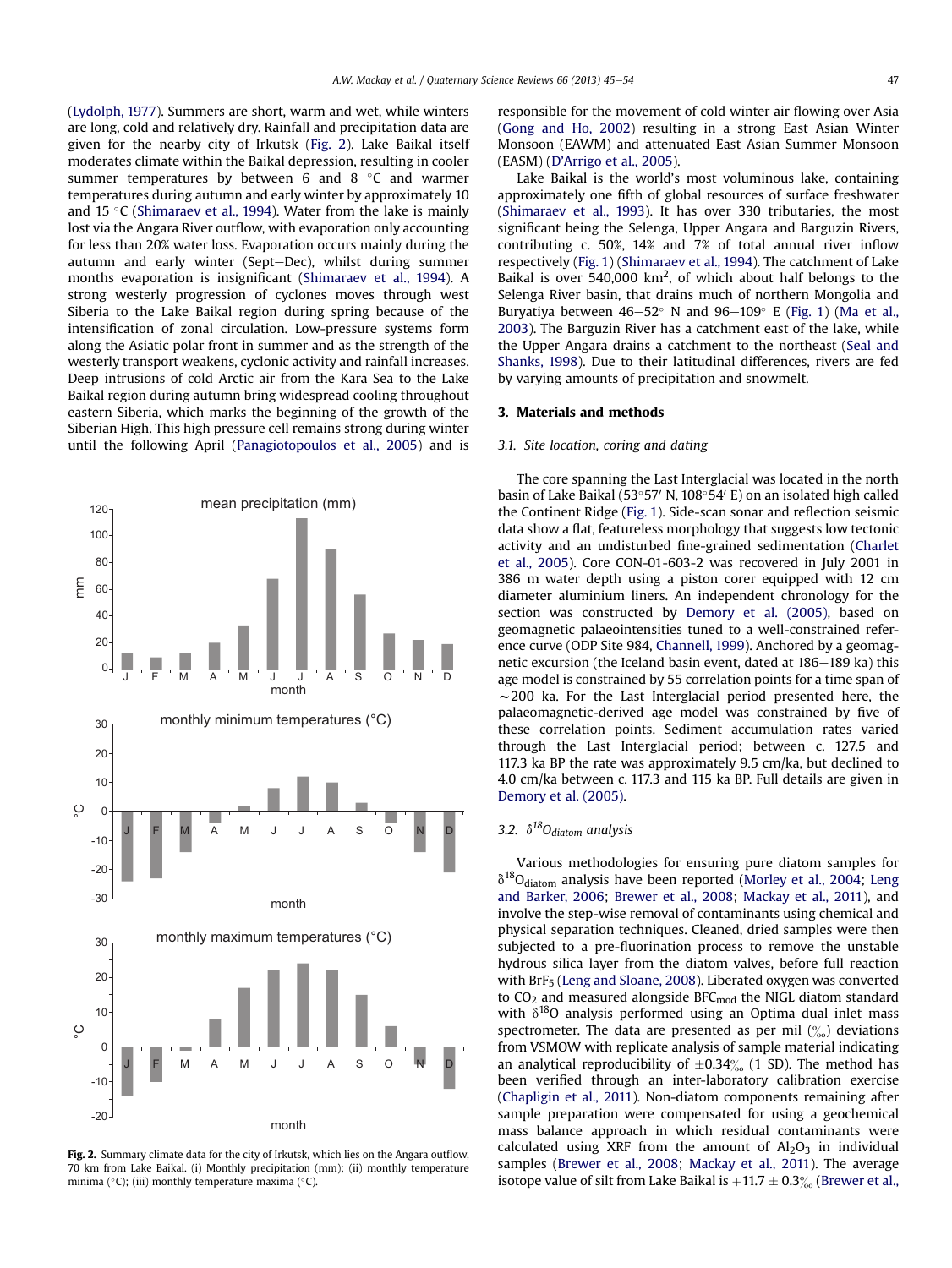[2008](#page-8-0)) while Al concentrations in fully purified Last Interglacial diatom samples from Lake Baikal are  $0.08\%$  [1 SD = 0.02] ([Swann,](#page-9-0) [2010](#page-9-0)). Although this level of diatom- bound Al typically only alters modelled  $\delta^{18}O_{\text{diatom}}$  within the limits of analytical reproducibility (0.34 $\frac{\%}{\%}$ ) it nevertheless remains important to account for this contribution. Full details of mass-balance calculations are given in [Mackay et al. \(2011\).](#page-8-0)

## 4. Results and discussion

The main controls on  $\delta^{18}$ O in Lake Baikal waters include relative inputs from northern and southern basin rivers, atmospheric circulation changes, changes in seasonal precipitation, temperature dependent  $\delta^{18}O$  in precipitation and evaporative enrichment ([Seal](#page-9-0) [and Shanks, 1998;](#page-9-0) [Morley et al., 2005\)](#page-9-0). Interpretation of the  $\delta^{18}$ O<sub>diatom</sub> record requires extensive knowledge of isotopic variability of the different hydrological inputs into Lake Baikal (Table 1). The  $\delta^{18}$ O composition of lake water is the same across the length of the lake, highlighting that the waters are very well mixed  $(\delta^{18}O = -15.9$  to  $-15.7\%)$  [\(Weiss et al., 1991\)](#page-9-0). However, the  $\delta^{18}O$ composition of rivers flowing into the lake is considerably higher for those with southern catchments, such as the Selenga [\(Seal and](#page-9-0) [Shanks, 1998](#page-9-0)) because they are fed by a lower proportion of isotopically-lower snowmelt (Table 1). During periods of prolonged winters, increased snow cover extent results in a reduction in summer precipitation (especially over the Selenga catchment) through increased anticyclonic activity and the strength of the Siberian High [\(Lui and Yanai, 2002](#page-8-0)). Thus discharge from rivers with higher  $\delta^{18}O$  values to the south of Lake Baikal decline in volume, while relative discharge from northern rivers increases ([Morley et al., 2005](#page-9-0)). These findings indicate that  $\delta^{18}$ O values are a weighted average of all input sources minus outputs [\(Morley](#page-9-0) [et al., 2005](#page-9-0)), and therefore have important implications in terms of palaeoclimatic interpretations.

## 4.1. Confounding factors

[Mackay et al. \(2008\)](#page-8-0) discuss the three main factors which can have important impacts on the  $\delta^{18}O_{\text{diatom}}$  values, as applied to Lake Baikal sediments: (i) contamination from other oxygen-bearing minerals in the sediment; (ii) diatom dissolution; and (iii) vital effects from changing diatom communities. [Brewer et al. \(2008\)](#page-8-0) and [Mackay et al. \(2011\)](#page-8-0) discuss in detail the use of sample  $Al_2O_3$ concentrations as an estimator of contamination. The vast majority of samples spanning the Last Interglacial period were extremely pure (containing between only  $1-3\%$  Al<sub>2</sub>O<sub>3</sub>). We are very confident therefore that any uncertainties around mass-balancing are minimal. Levels of non-diatom material prior to 128 ka BP are high (up to 75%), making robust interpretations uncertain (Fig. 3). We

## Table 1

Mean  $\delta^{18}$ O and  $\delta$ D  $\pm$  2 SD ( $\%$  versus SMOW) values for rivers flowing into the south, central and north basins of Lake Baikal, and of lake water within those basins ([Seal](#page-9-0) [and Shanks, 1998](#page-9-0)<sup>a</sup>; Morley et al., 2005<sup>b</sup>). <sup>1</sup>Water samples taken from underneath the ice of frozen Lake Baikal.

| Source                            | Date measured           | $\delta^{18}$ O | δD            |
|-----------------------------------|-------------------------|-----------------|---------------|
| South basin rivers <sup>a</sup>   | 1991-1992               | $-15.9 + 4.9$   | $-120 \pm 31$ |
| Central basin rivers <sup>a</sup> | 1991-1992               | $-17.6 + 3.7$   | $-132 + 21$   |
| North basin rivers <sup>a</sup>   | 1991-1992               | $-20.4 + 2.2$   | $-151 + 13$   |
| South basin <sup>a</sup>          | June 1992               | $-15.8 + 0.1$   | $-123 + 2$    |
| South basin <sup>b</sup>          | April 2000 <sup>1</sup> | $-15.9 + 0.1$   | $-123 + 2$    |
| South basin <sup>b</sup>          | <b>July 2000</b>        | $-15.7 + 0.1$   | $-122 + 1$    |
| South basin <sup>b</sup>          | March $20011$           | $-15.8 + 0.1$   | $-125 + 1$    |
| Central basin <sup>a</sup>        | June 1992               | $-15.8 + 0.9$   | $-123 + 3$    |
| Central basin <sup>a</sup>        | June 1992               | $-15.9 + 0.1$   | $-123 + 2$    |
| North basin <sup>a</sup>          | June 1992               | $-15.8 + 0.1$   | $-124 + 1$    |



Fig. 3. Comparative plots for period 131.5–115 ka BP showing  $\delta^{18}O_{\text{diatom}}$  and % silt contamination calculated from the amount of  $A<sub>12</sub>O<sub>3</sub>$  in individual samples. See text for details.

therefore focus our discussion on hydrological variability during the period between c. 127.5 and 115 ka BP. Dissolution of Lake Baikal diatoms at the surface sediment-water interface is a significant process, and only c. 1% of valves are eventually preserved in the sedimentary record [\(Ryves et al., 2003\)](#page-9-0). Dissolution of diatom silica continues into the sedimentary pore-waters, until saturation is reached ([Conley and Schelske, 1989;](#page-8-0) [Carter and Colman, 1994\)](#page-8-0). Despite diatom dissolution being a common process in freshwater ecosystems, very little is known about its impact on  $\delta^{18}O_{\text{diatom}}$ values. Through experiments, [Moschen et al. \(2006\)](#page-9-0) determined that  $\delta^{18}O_{\text{diatom}}$  values could become enriched if dissolution occurred at high pH (pH 9.0) only, i.e. there was no significant change on  $\delta^{18}O_{diatom}$  values at near neutral pH. As the pH of Lake Baikal is generally  $7.1 - 7.2$  ([Votintsev, 1961](#page-9-0)), it is unlikely that dissolution will have had an effect on the  $\delta^{18}O_{\text{diatom}}$  values observed. In comparison to some other organisms, the impact of vital effects of diatoms on  $\delta^{18}$ O values is not well known. Of the few studies that have been carried out, the impact of differential species fractionation appears to be very limited (e.g. [Shemesh et al., 1995](#page-9-0); [Swann et al., 2006\)](#page-9-0), and within the range of reproducibility that can be achieved using fluorination techniques ([Swann et al., 2007\)](#page-9-0).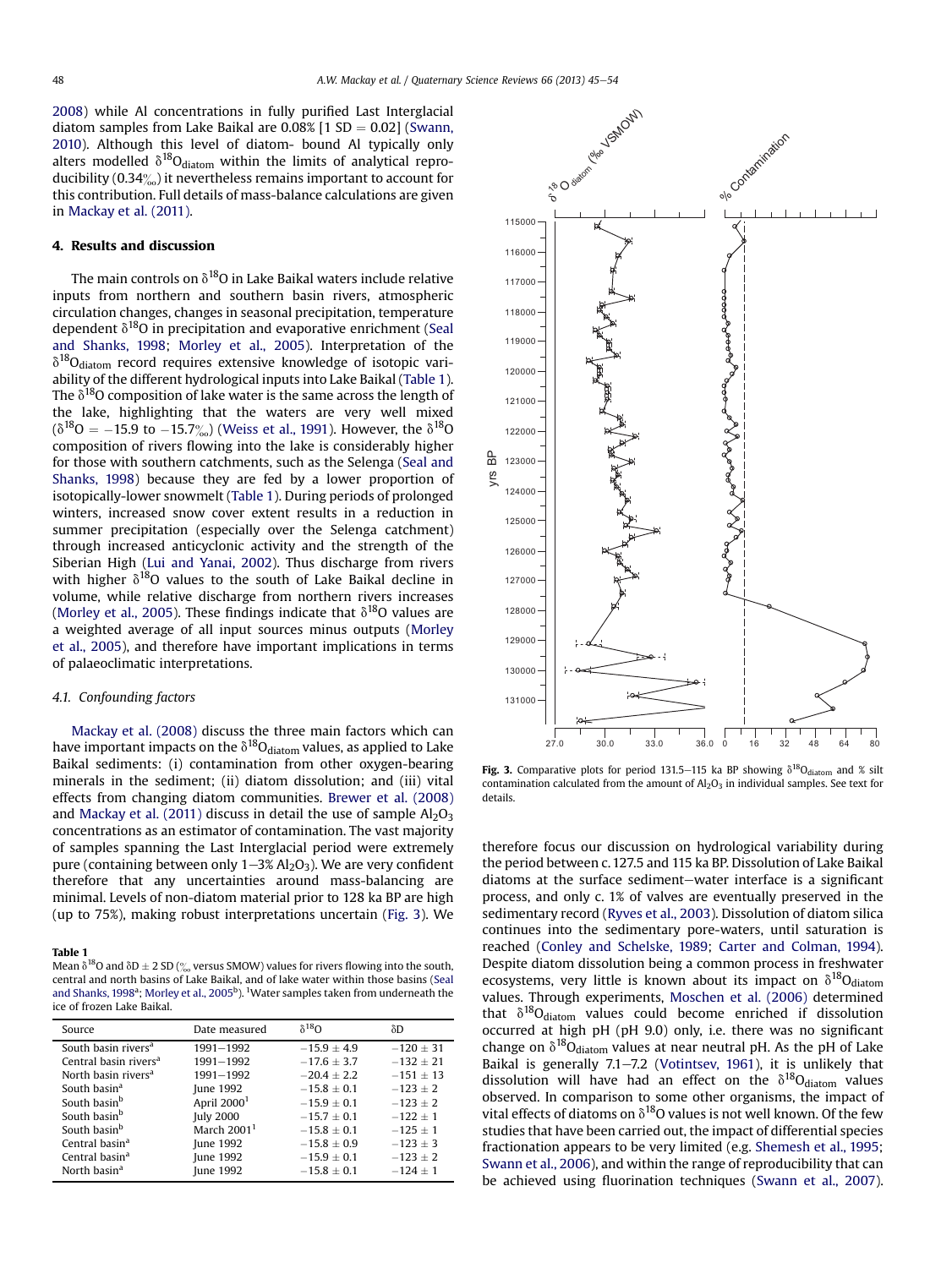Although the diatom flora during the Last Interglacial is diverse, diatom biovolume is dominated throughout the period by large Stephanodiscus grandis valves (>100,000  $\mu \mathrm{m}^3$ ) ([Rioual and Mackay,](#page-9-0) [2005\)](#page-9-0). Biogenic silica from other species is therefore relatively low; thus possible effects of changing assemblage composition on  $\delta^{18}O_{\text{diatom}}$  values are likely to be low too.

### 4.2. Intra-interglacial variability

During the early stages of the Last Interglacial (127.5  $-$  c. 124 ka BP), peak  $\delta^{18}O_{diatom}$  values of  $+33.1\%$  at 125.4 ka BP, are concurrent with peak July insolation in central Asia at  $65°N$  ([Berger](#page-8-0) [and Loutre, 1991](#page-8-0)), marked increase in North Atlantic SSTs and lowest global ice volume [\(Fig. 5\)](#page-6-0) ([Kukla et al., 2002\)](#page-8-0). Boreal taiga forest rapidly expanded in the Lake Baikal region [\(Granoszewski](#page-8-0) [et al., 2005](#page-8-0)), linked to significant increase in pollen-inferred annual precipitation, followed by increase in temperature of the coldest month ([Fig. 4\)](#page-5-0) ([Tarasov et al., 2005,](#page-9-0) [2007\)](#page-9-0). Chemical weathering was only recorded after 125 ka BP [\(Fagel and Mackay,](#page-8-0) [2008\)](#page-8-0), corresponding to the initiation of Siberian soil chernozem development ([Chlachula et al., 2004](#page-8-0)). High  $\delta^{18}O_{\text{diatom}}$  and increasing C/N indicate a significant increase in discharge and allochthonous transport into Lake Baikal from the Selenga River, linked to a weak Siberian High ([Velichko et al., 1991](#page-9-0)).

 $\delta^{18}O_{\text{diatom}}$  gradually declined from the onset of the Last Interglacial to lowest level of  $+29.0\%$  at 119.7 ka BP. Deviations in  $\delta^{18}O_{\text{diatom}}$  from the mean progressively declined after 125.4 ka BP ([Fig. 4\)](#page-5-0). However, superimposed upon this trend are several marked fluctuations, similar to fluctuations in lake productivity ([Fig. 4\)](#page-5-0) ([Fietz et al., 2007](#page-8-0); [Mackay, 2007\)](#page-8-0), and further afield to variations in deep ocean circulation ([Fig. 5\)](#page-6-0) [\(Oppo et al., 2006\)](#page-9-0). Notable minima occurred at 126.0 ka BP  $(+30.0\%)$ , 124.7 ka BP  $(+30.9\%)$ 123.7 ka BP (+30.5 $\frac{\%}{\%}$ ), 122.6 ka BP (+30.4 $\frac{\%}{\%}$ ), 121.4 ka BP (+29.9 $\frac{\%}{\%}$ ). Pacing between these minima was approximately 1.26  $\pm$  0.3 ka, which was less frequent than Last Interglacial IRD events in the North Atlantic (these occurred approximately every 1.48 ka; [Bond](#page-8-0) [et al., 2001](#page-8-0)), although values are within uncertainty limits. Millennial-scale variability has also been found to occur during the Last Interglacial in the form of European pollen-inferred cold events ([Müller et al., 2005;](#page-9-0) [Binka and Nitychoruk, 2011](#page-8-0)) and diatom variability in Ribains maar in the French Massif Central ([Rioual](#page-9-0) [et al., 2007](#page-9-0)).

#### 4.3. Palaeoclimatic interpretation

The minimum in  $\delta^{18}O_{\text{diatom}}$  values at c. 126 ka BP occurs at the same time as marked declines in pollen-inferred temperatures of the warmest and coldest months in the Lake Baikal region. Cooler temperatures are likely responsible for decline in diatom BVAR, and also for lowest C/N values for the complete sequence, which highlights the importance of autochthonous sources of carbon to the lake [\(Meyers, 1994\)](#page-9-0). Low  $\delta^{18}O_{\text{diatom}}$  values at c. 126 ka BP are also concurrent with an increase in IRD associated with the final stages of Heinrich 11 [\(Skinner and Shackleton, 2006\)](#page-9-0), a decline in North Atlantic SST and AMOC [\(Oppo et al., 2006\)](#page-9-0) [\(Fig. 5](#page-6-0)) and a proposed southern shift of the North Atlantic drift which resulted in a period of reduced rainfall in south-western France ([Couchoud](#page-8-0) [et al., 2009\)](#page-8-0). Elsewhere, the  $\delta^{18}$ O from Dongge Cave indicates a decline in precipitation linked to reduced summer monsoon intensity in southern China ([Yuan et al., 2004](#page-9-0)), while a shift to more arid climate has been observed from the Greek Ioannina sequence between c. 127 and 126 ka BP ([Tzedakis et al., 2003](#page-9-0)). [Sun et al.](#page-9-0) [\(2012\)](#page-9-0) determined that strengthened winter monsoon (i.e. increase in strength of the Siberian High) was caused by a slowdown of AMOC during the Last Glacial period, influencing the northern Westerlies. Given that cyclicity in monsoon variability spanned glacial-interglacial cycles, the decline in  $\delta^{18}O_{\text{diatom}}$  values during the Last Interglacial was likely linked to the decline in AMOC influencing the Westerlies, which resulted in increased intensity of the Siberian High, and greater proportion of isotopically depleted snowmelt discharge into Lake Baikal.

The shift to lowest  $\delta^{18}O_{\text{diatom}}$  values between 120.5 and 119.7 ka BP occurs at the same time as an increase in North Atlantic IRD, lower SSTs [\(Oppo et al., 2006](#page-9-0)) and a small increase in global ice volume [\(McManus et al., 2002\)](#page-9-0) [\(Fig. 5\)](#page-6-0), Shifting AMOC and concomitant increase in intensity of the Siberian High likely led to prevailing cooler regional temperatures ([Tarasov et al., 2005\)](#page-9-0) and the observed increase in proportion of snowmelt inflow to Lake Baikal, together with depressed primary productivity in the lake ([Karabanov et al., 2000;](#page-8-0) [Prokopenko et al., 2002;](#page-9-0) [Rioual and](#page-9-0) [Mackay, 2005;](#page-9-0) [Fietz et al., 2007](#page-8-0)) ([Fig. 4](#page-5-0)). This cool event has been observed elsewhere in many other records, including European lakes ([Field et al., 1994;](#page-8-0) [Rioual et al., 2001](#page-9-0); [Tzedakis et al., 2003;](#page-9-0) [Sirocko et al., 2005\)](#page-9-0) and Chinese archives which highlight a marked decline in summer monsoon intensity [\(Fig. 5\)](#page-6-0) ([Zhisheng and Porter,](#page-9-0) [1997;](#page-9-0) [Yuan et al., 2004\)](#page-9-0).

Cool steppe and tundra vegetation expanded in the catchment around Lake Baikal between 119.7 and 117.4 ka BP ([Tarasov et al.,](#page-9-0) [2005\)](#page-9-0), although taiga biome still dominated the landscape. After the 120.5-119.7 ka BP cool event, diatom productivity in Lake Baikal increased, although at lower rates, until 117.4 ka BP ([Fig. 4\)](#page-5-0). During this period,  $\delta^{18}O_{\text{diatom}}$  values increased overall from  $+29.0\%$  at 119.7 ka BP to  $+31.6\%$  by 117.6 ka BP, indicative of sustained isotopically higher hydrological input into the lake, concurrent with elevated allochthonous carbon [\(Fietz et al., 2007\)](#page-8-0) and persistent high effective moisture [\(Tarasov et al., 2005](#page-9-0)). A shift in diatom assemblage composition occurred from large extinct Stephanodiscus species, which likely required strong spring mixing, to extant Cyclotella species that today are most abundant during autumn overturn ([Rioual and Mackay, 2005](#page-9-0)). There were also notable  $\delta^{18}O_{diatom}$  minima at 118.7 ka BP (+29.5%), 118.0 ka BP  $(+29.7\%)$  and 117.4 ka BP  $(+30.4\%)$ , which occurred more frequently than the sequence of minima earlier in the record. Proxy evidence for deep-water circulation is very poor at this time ([Oppo et al., 2006](#page-9-0)) although in general periods of elevated rain-fed discharge into Lake Baikal occurred when AMOC was higher ([Fig. 5\)](#page-6-0).

The final stage of the Last Interglacial, leading to the MIS 5e/ 5d transition (117.4-115 ka BP) ([Kukla et al., 2002;](#page-8-0) [McManus](#page-9-0) [et al., 2002\)](#page-9-0), was complex with growth of northern ice sheets linked to declining insolation. Continental interior regions are especially sensitive to changes in declining insolation, with major falls in summer temperature predicted by energy balance models ([Short et al., 1991](#page-9-0)). Around Lake Baikal, cool steppe vegetation dominated the landscape, with minor contributions from boreal trees and shrubs [\(Tarasov et al., 2005\)](#page-9-0). Primary productivity within the lake also declined [\(Fig. 4](#page-5-0)), concurrent with a marked decline in North Atlantic SSTs ([Oppo et al., 2006](#page-9-0)) ([Fig. 5\)](#page-6-0). Reconstructed temperatures showed that mean temperature of the warmest and coldest month remained low [\(Tarasov et al.,](#page-9-0) [2005](#page-9-0), [2007](#page-9-0)).

During the Last Interglacial, Gulf Stream currents extended past the Bering Sea, along the coast of northern Siberia as far as  $140^{\circ}E$ ([Velichko, 1984](#page-9-0)). Despite low insolation, full interglacial conditions took place in Nordic seas and high Arctic only after 118 ka BP ([Van](#page-9-0) [Nieuwenhove et al., 2011\)](#page-9-0). In the North Atlantic at this time, AMOC strengthened considerably [\(Fig. 5\)](#page-6-0) [\(McManus et al., 2002\)](#page-9-0), concurrent with sustained input of rain-fed discharge into Lake Baikal, increased inputs of allochthonous carbon and very active catchment pedogenesis [\(Fagel and Mackay, 2008\)](#page-8-0). Strong AMOC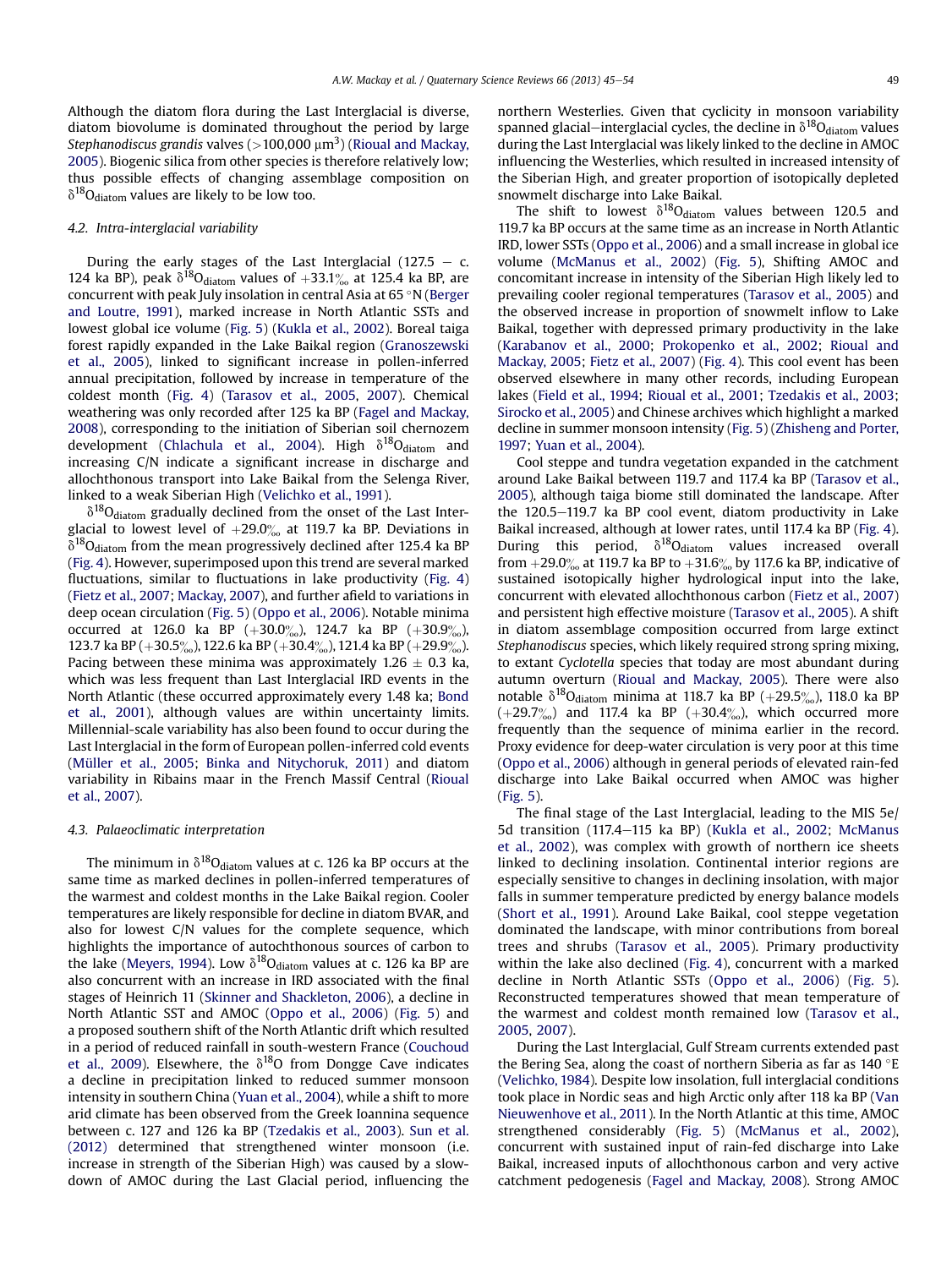<span id="page-5-0"></span>

Fig. 4. Profiles of Lake Baikal indicators highlighted in the text:  $\delta^{18}O_{\text{diatom}}$  profile with associated errors linked to mass-balancing isotope measurements; deviation from mean  $\delta^{18}O_{\text{diatom}}$  values; % biogenic sil accumulation rates (BVAR) (millions valves/um<sup>3</sup>/cm<sup>2</sup>/vr) (Rioual and [Mackay,](#page-9-0) 2005) smoothed with locally weighted lowess regression; Chla/C and C/N ratios (Fietz et al., [2007](#page-8-0)); three-point moving averages of selected cli mean annual precipitation (Pann (mm)), mean temperature of the coldest month (Tc (°C)), mean temperature of the warmest month (Tw (°C)). Vegetation biomes follow Tarasov et al. [\(2007\)](#page-9-0).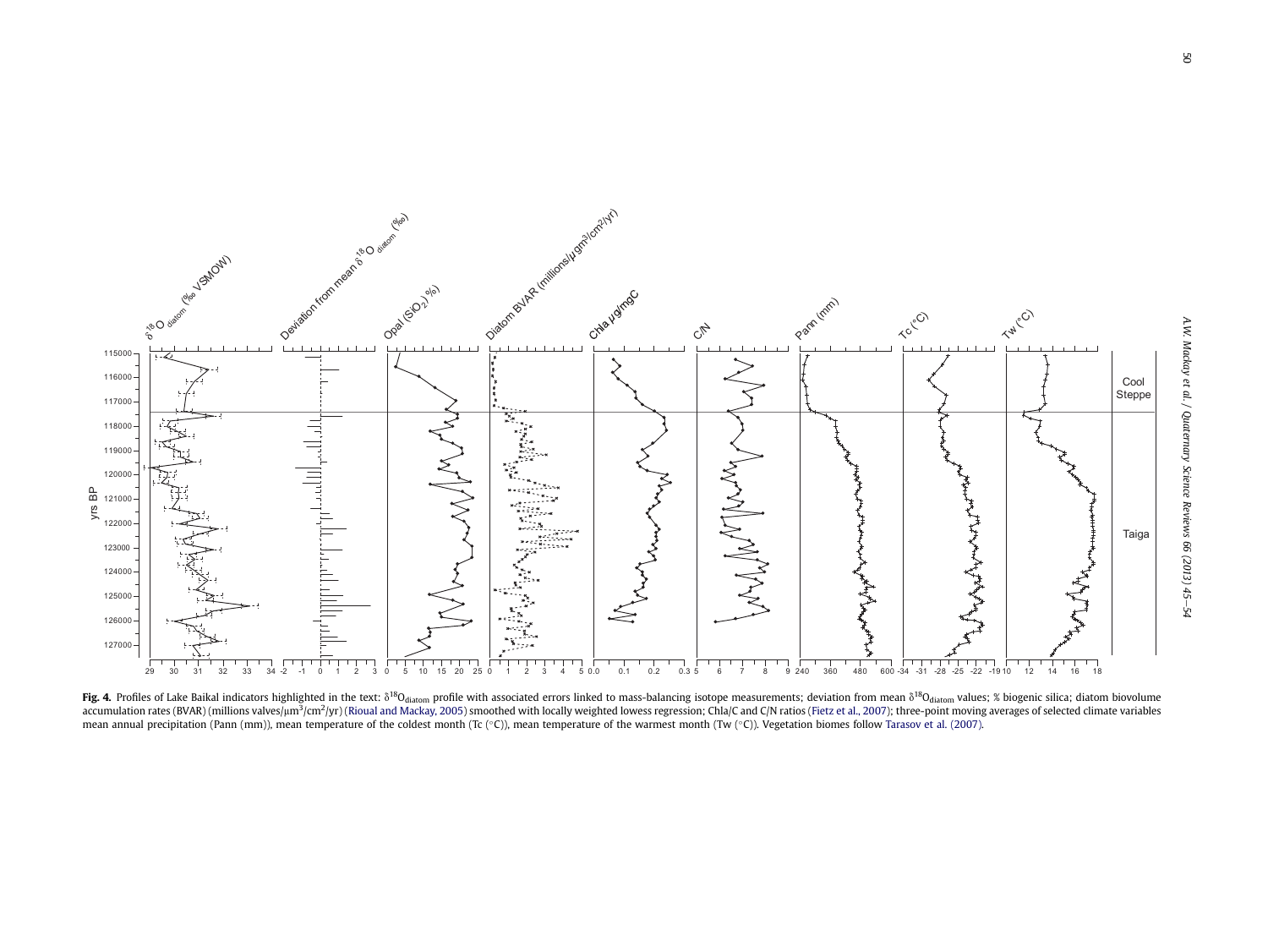<span id="page-6-0"></span>

Fig. 5.  $\delta^{18}O_{\text{diatom}}$  profile with associated errors linked to mass-balancing isotope measurements; lithic abundance data >150 µm, plotted on a logarithmic scale, from ODP Site 980 ([Oppo](#page-9-0) et al., 2007); H11 event from IR MD01-2444, retrieved from the Iberian Margin (Skinner and [Shackleton,](#page-9-0) 2006); benthic  $\delta^{18}$ O and  $\delta^{13}$ C data from specimens of Cibiciduides wuellerstorfi >150 um from ODP Site 980 ([Oppo](#page-9-0) et al., 2007); SST estimates d modern analog technique from ODP Site 980 ([Oppo](#page-9-0) et al., 2007);  $\delta^{18}$ O Dongge Cave ([Yuan](#page-9-0) et al., 2004); Sea level estimates ([Miller](#page-9-0) et al., 2005); July insolation at 60 °N (W/m<sup>2</sup>) ([Berger](#page-8-0) and Loutre, 1991).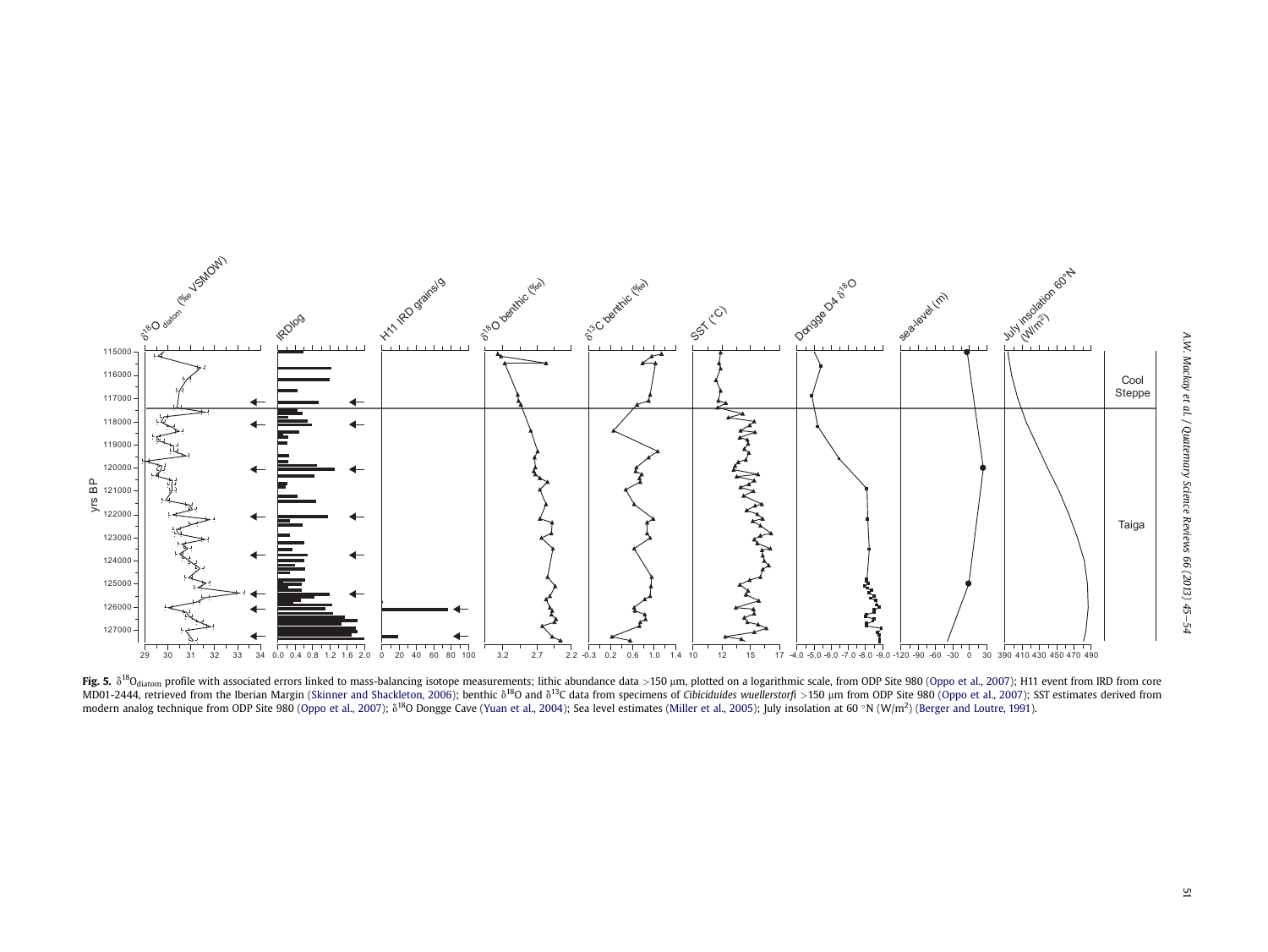also resulted in strengthened summer monsoon intensity ([Yuan](#page-9-0) [et al., 2004](#page-9-0); [Fig. 5\)](#page-6-0). At the MIS 5e/5d transition, glacial inception commenced in northwest Siberia because of the deep penetration of warm Atlantic currents across the northern coastline of Siberia and to declining temperatures linked to the MIS 5d insolation minimum [\(Karabanov et al., 1998](#page-8-0)). Thus while summer temperatures were very cold, leading to changes in catchment vegetation, moisture was still being transported to the region.

## 4.4. Comparison of interglacial hydrological variability

The Last Interglacial is not a terribly good analogue for Holocene climate because of differences in its orbital setting and insolation trends in particular [\(Berger and Loutre, 2003\)](#page-8-0). In the Lake Baikal region, these differences contributed to consistently warmer pollen-inferred temperatures and elevated precipitation in the Lake Baikal region between 128 and 119 ka BP in comparison to the Holocene ([Tarasov et al., 2007\)](#page-9-0). A key question to ask therefore is whether differences in hydrological variability also existed between these two time periods.

[Bond et al. \(1999\)](#page-8-0) proposed that increased freshwater discharge to the North Atlantic from glacier melt during interglacials were not enough to push circulation over a threshold into a new state. Thus pervasive cycles during the Holocene, and other long interglacials, were diminished in comparison to glacial periods. Here we extend this analogy and test the hypothesis that isotopic variability during the Last Interglacial in Lake Baikal was also diminished in comparison to the Holocene, because of higher global mean surface temperatures [\(Otto-Bliesner et al., 2006\)](#page-9-0). Isotopic records were initially synchronized by aligning precession maxima (10.1 ka BP Holocene; 126.0 ka Last Interglacial). The Holocene record between 10.1 ka BP and AD 1910 (34 samples) was compared with the Last Interglacial period between 126.0 and c. 115.9 ka BP (43 samples) (Fig. 6).  $\delta^{18}O_{\text{diatom}}$  values during the Last Interglacial in Lake Baikal were significantly higher, with less spread and uncertainty than during the Holocene (Fig. 6; Table 2). Both records show distinct millennial-scale variability. However, while fluctuations during the Holocene frequently exceeded  $1\%$ this was rarely the case during the Last Interglacial, except prior to 129 ka BP and after 118 ka BP. These data clearly demonstrate that Lake Baikal hydrology was much more stable during peak Last Interglacial than during the Holocene. Furthermore, actual minima in  $\delta^{18}O_{\rm diatom}$  during the Last Interglacial were all higher than Holocene  $\delta^{18}$ O<sub>diatom</sub>, indicative of sustained isotopically-higher discharge into Lake Baikal. This concurs with persistent high regional precipitation and effective moisture in comparison to the Holocene ([Tarasov et al., 2007](#page-9-0)).

Hydrological variability has previously been investigated for an MIS 11 sequence from Lake Baikal [\(Mackay et al., 2008](#page-8-0)). Unfortunately MIS 11 isotope data cannot be directly compared to the data from MIS 5e and MIS 1 as improvements in the handling of the effects of contamination were only made during the work on the latter two sections. Considering MIS 11 by itself, relative changes highlighted at least one major decline in  $\delta^{18}O_{diatom}$  values between 396 and 390 ka BP, which was shown to corroborate decreases in primary productivity ([Prokopenko et al., 2010](#page-9-0)) as well as reductions in greenhouse gas concentrations ([Spahni et al., 2005](#page-9-0)), major increases in North Atlantic IRD [\(McManus et al., 1999](#page-9-0)) and the penetration of polar foraminifera assemblages off the Iberian Peninsula [\(de Abreu et al., 2005\)](#page-8-0). Thus abrupt events in AMOC during previous interglacials also likely influenced Lake Baikal hydrology. Although  $\delta^{18}O_{\text{diatom}}$  analyses have yet to be undertaken on other Lake Baikal interglacial sequences, during the Last Glacial period Heinrich Events were shown to have impacted lake productivity during MIS 3 [\(Prokopenko et al., 2001;](#page-9-0) [Swann et al.,](#page-9-0)



Fig. 6. Aligned  $\delta^{18}O_{diatom}$  isotopic reconstructions of the Last Interglacial (this study; solid line) and the Holocene [\(Mackay et al., 2011](#page-8-0); dashed line). Profiles are only shown for c. 10 ka, and synchronized by aligning Holocene and Last Interglacial precession maxima at 10.1 ka BP and 126.0 ka BP, respectively.

[2005](#page-9-0)). Because Heinrich events are closely coupled with Dansgaard-Oeschger cycles they are also an integral component of the pervasive  $1-2$  ka cycle [\(Bond et al., 1999](#page-8-0)). We believe therefore that there is substantial evidence for variations in AMOC impacting on central Asian environments during both glacial and interglacial states, and that these cycles may be a persistent feature of Quaternary climates in general. This supports the idea that modern-day strong climatological teleconnections between North Atlantic/Europe and Siberia are a permanent feature of the Earth's climate state.

#### Table 2

Measures of central tendency and spread of  $\delta^{18}O_{\text{diatom}}$  data from Last Interglacial (this study) and the Holocene ([Mackay et al., 2011\)](#page-8-0). Differences between the dataset were tested for significance using the non-parametric Kruskal-Wallis test (chisquare  $=$  34.086;  $p = 0.000$ ).

|       | LIG full | LIG 10 ka | Holocene 10 ka |
|-------|----------|-----------|----------------|
| Mean  | 30.9     | 30.4      | 28.7           |
| SD    | 1.4      | 0.65      | 1.34           |
| Range | 7.9      | 2.8       | 5.6            |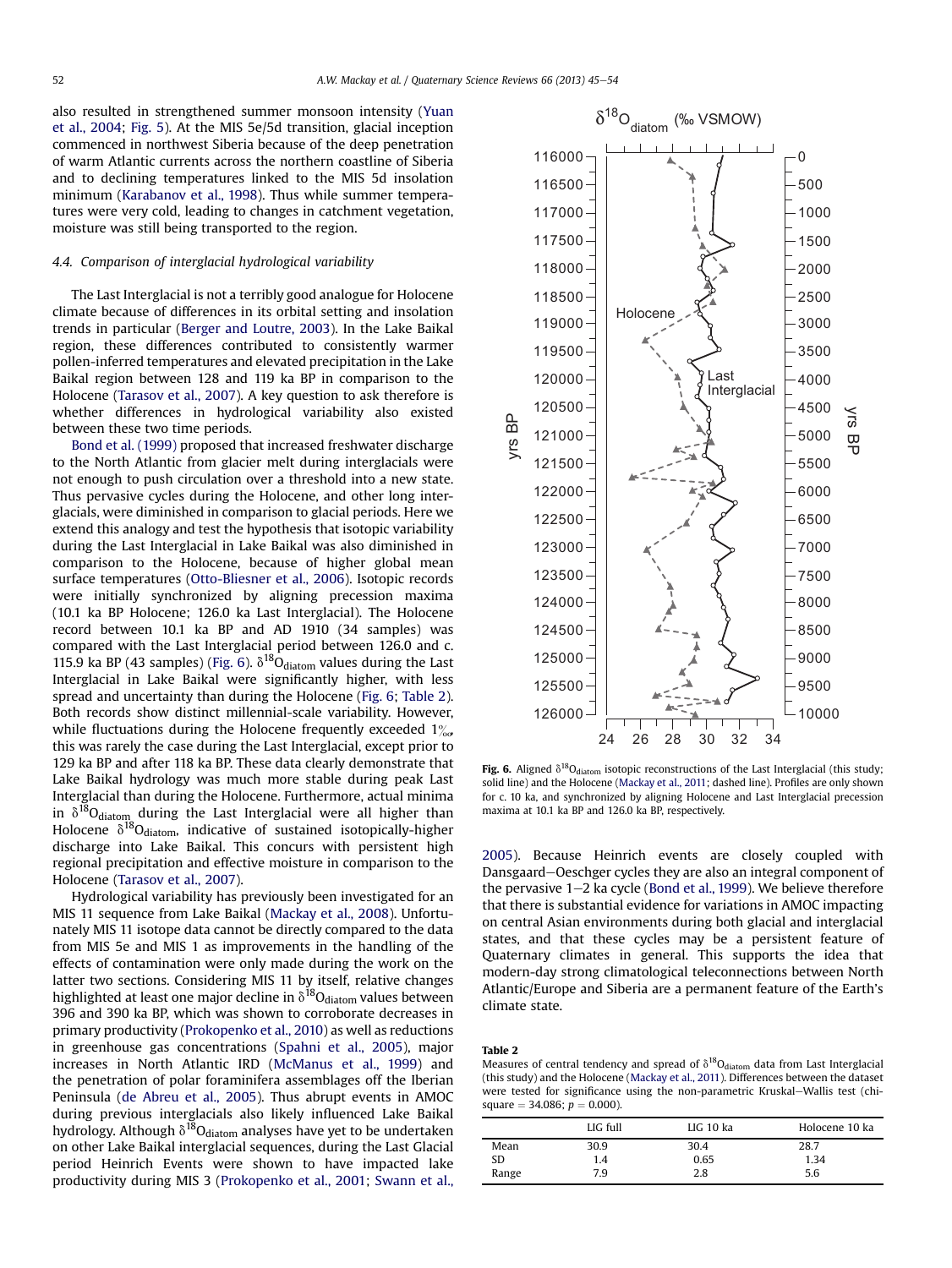## <span id="page-8-0"></span>5. Conclusions

Isotopic evidence for hydrological input into Lake Baikal shows that discharge was sensitive to variations in AMOC during the Last Interglacial. Increased influence of isotopically lower snowmelt occurs with a periodicity similar to Bond events, with an early event linked to the final stages of Heinrich Event 11. Therefore it is apparent that the sediments of Lake Baikal are sensitive indicators of millennial-scale climate variability during interglacial periods. In general, there is very good concordance between hydrological variability and aquatic productivity in the lake, until the latter stages of the interglacial, after 117.4 ka BP. Prevailing cooler climate resulted in reduced productivity, but persistent strong penetration of Westerlies into central Asia resulted in sustained input into Lake Baikal from rivers such as the Selenga. Hydrological variability was statistically lower during much the Last Interglacial than the Holocene, which was likely linked to globally warmer temperatures. Tentative evidence exists for millennial-scale variability during earlier interglacials, and future work should focus on those that have similar orbital configurations to the Holocene and the near future so that potential impacts of future climate change can be robustly modelled.

## Acknowledgements

We thank EU Framework V (EVK2-CT-2000-0057), UK NERC (IP/ 740/0302), UK Quaternary Research Association for funding and Cath D'Alton for preparation of the figures.

#### References

- Barker, P.A., Hurrell, E.R., Leng, M.J., Wolff, C., Cocquyt, C., Sloane, H.J., Verschuren, D., 2011. Seasonality in equatorial climate over the past 25 k.y. revealed by oxygen isotope records from Mount Kilimanjaro. Geology 39, 1111-1114.
- Berger, A., Loutre, M.F., 1991. Insolation values for the climate of the last 10 million years. Quaternary Science Reviews 10, 297-317.
- Berger, A.L., Loutre, M.F., 2003. Climate 400,000 years ago, a key to the future? In: Droxler, A.W., Poore, R.Z., Burckle, L.H. (Eds.), Earth's Climate and Orbital Eccentricity. American Geophysical Union, Washington, DC, pp. 17-26.
- Binka, K., Nitychoruk, J., 2011. Cyclicity in the Eemian climate? A case study of the Eemian site at Czaple, Eastern Poland. Review of Palaeobotany and Palynology  $164.39 - 44.$
- Bond, G., Showers, W., Cheseby, M., Lotti, R., Almasi, P., deMenocal, P., Priore, P., Cullen, H., Hajdas, I., Bonani, G., 1997. A pervasive millennial scale cycle in North Atlantic Holocene and glacial climates. Science 278, 1257e1266.
- Bond, G., Showers, W., Elliot, M., Evans, M., Lotti-Bond, R., Hajdas, I., Bonani, G., Johnson, S., 1999. The North Atlantic's  $1-2$  kyr climate rhythm: relation to Heinrich Events, Dansgaard/Oeschger cycles and the Little Ice Age. In: Clark, P.U., Webb, R.S., Keigwin, L.D. (Eds.), Mechanisms of Global Climate Change at Millennial Time Scales. Geophysical Monographs, vol. 112, pp. 35–58.
- Bond, G., Kromer, B., Beer, J., Muscheler, R., Evans, M., Showers, W., Hoffmann, S., Lotti-Bond, R., Hajdas, I., Bonani, G., 2001. Persistent solar influence on North Atlantic climate during the Holocene. Science 294, 2130-2136.
- Brewer, T., Leng, M., Mackay, A.W., Lamb, A., Tyler, J., Marsh, N., 2008. Unravelling contamination signals in biogenic silica oxygen isotope composition: the role of major and trace element geochemistry. Journal of Quaternary Science 23, 365-374.
- CAPE Last Interglacial Project Members, 2006. Last interglacial Arctic warmth confirms polar amplification of climate change. Quaternary Science Reviews 25, 1383-1400
- Channell, J.E.T., 1999. Geomagnetic intensity and directional secular variation at Ocean Drilling Program (ODP) site 984 (Bjorn Drift) since 500 ka: comparison with ODP983 (Gardar Drift). Journal of Geophysical Research B104, 22937-22951.
- Chapligin, B., Leng, M.J., Webb, E., Alexandre, A., Dodd, J.P., Ijiri, A., Lücke, A., Shemesh, A., Abelmann, A., Herzschuh, U., Longstaffe, F.J., Meyer, H., Moschen, R., Okazaki, Y., Rees, N., Sharp, Z.D., Sloane, H.J., Sonzogni, C., Swann, G.E.A., Sylvestre, F., Tyler, J.T., Yam, R., 2011. Inter-laboratory comparison of oxygen isotopes from biogenic silica. Geochimica et Cosmochimica Acta 75, 7242-7256.
- Chapligin, B., Meyer, H., Swann, G.E.A., Meyer-Jacob, C., Hubberten, H.-W., 2012. A 250 ka oxygen isotope record from diatoms at Lake El'gygytgyn, far east Russian Arctic. Climate of the Past Discussions 8, 1169-1207.
- Charlet, F., Fagel, N., De Batist, M., Hauregard, F., Minnebo, B., Meischner, D., SONIC Team, 2005. Sedimentary dynamics on isolated highs in Lake Baikal: evidence

from detailed high-resolution geophysical data and sediment cores. Global and Planetary Change 46, 125-144.

- Chlachula, J., Kemp, R.A., Jessen, C.A., Palmer, A.P., Toms, P.S., 2004. Landscape development in response to climatic change during the Oxygen Isotope Stage 5 in Southern Siberia. Boreas 33, 164-180.
- Carter, S.J., Colman, S.M., 1994. Biogenic silica in Lake Baikal sediments: results from 1990-1992 American cores. Journal of Great Lakes Research 20, 751-760.
- Conley, D.J., Schelske, C.L., 1989. Processes controlling the benthic regeneration and sedimentary accumulation of biogenic silica in Lake Michigan. Archiv fur Hydrobiologie 116, 23-43.
- Couchoud, I., Genty, D., Hoffmann, D., Drysdale, R., Blamart, D., 2009. Millennialscale variability during the Last Interglacial recorded in a speleothem from south-western France. Quaternary Science Reviews 28, 3263-3274.
- D'Arrigo, R., Jacoby, G., Wilson, R., Panagiotopulos, F., 2005. A reconstructed Siberian High index since AD 1599 from Eurasian and North American tree rings. Geophysical Research Letters 32 (L050705), 4.
- de Abreu, L., Abrantes, F.F., Shackleton, N.J., Tzedakis, P.C., McManus, J.F., Oppo, D.W., Hall, M.A., 2005. Ocean climate variability in the eastern North Atlantic during interglacial marine isotope stage 11: a partial analogue to the Holocene? Paleoceanography 20, PA3009.
- Demory, F., Nowaczyk, N.R., Witt, A., Oberhänsli, H., 2005. High-resolution magnetostratigraphy of late Quaternary sediments from Lake Baikal, Siberia: timing of intracontinental paleoclimatic responses. Global and Planetary Change 46, 167-186
- Fagel, N., Mackay, A.W., 2008. Weathering in the Lake Baikal watershed during the Kazantsevo (Eemian) interglacial: evidence from the lacustrine clay record. Palaeogeography, Palaeoclimatology, Palaeoecology 259, 244-257.
- Field, M., Huntley, B., Muller, H., 1994. Eemian climate fluctuations observed in a European pollen record. Nature 371, 779.
- Fietz, S., Nicklisch, A., Oberhänsli, H., 2007. Phytoplankton response to climate changes in Lake Baikal during the Holocene and Kazantsevo Interglacials assessed from sedimentary pigments. Journal of Paleolimnology 37, 177-203.
- Gong, D.Y., Ho, C.H., 2002. The Siberian High and climate change over middle to high latitude Asia. Theoretical and Applied Climatology 72, 1-9.
- Granoszewski, W., Demske, D., Nita, M., Heumann, G., Andreev, A.A., 2005. Vegetation and climate variability during the last interglacial evidenced in the pollen record from Lake Baikal. Global and Planetary Change 46, 187-198.
- Grootes, P.M., Stuiver, M., White, J.W.C., Johnsen, S., Jouzel, J., 1993. Comparison of oxygen-isotope records from the GISP2 and GRIP Greenland ice cores. Nature 366, 552-554.
- Hernández, A., Bao, R., Giralt, S., Leng, M.J., Barker, P.A., Sáez, A., Pueyo, J.J., Moreno, A., Valero-Garcés, B.L., Sloane, H.J., 2008. The palaeohydrological evolution of Lago Chungará (Andean Altiplano, northern Chile) during the Lateglacial and early Holocene using oxygen isotopes in diatom silica. Journal of Quaternary Science 23, 351-364.
- Hu, F.S., Shemesh, A., 2003. A biogenic-silica  $\delta^{18}$ O record of climatic change during the last glacial-interglacial transition in southwestern Alaska. Quaternary Research 59, 379-385.
- Jones, V.J., Leng, M.J., Solovieva, N., Sloane, H.J., Tarasov, P., 2004. Holocene climate of the Kola Peninsula; evidence from the oxygen isotope record of diatom silica. Quaternary Science Reviews 23, 833-839.
- Karabanov, E.B., Prokopenko, A.A., Williams, D.F., Colman, S.M., 1998. Evidence from Lake Baikal for Siberian glaciation during oxygen-isotope substage 5d. Quaternary Research 50, 46-55
- Karabanov, E.B., Prokopenko, A.A., Williams, D.F., Khursevich, G.K., 2000. Evidence for mid-Eemian cooling in continental climatic record from Lake Baikal. Journal of Paleolimnology 23, 365-371.
- Kukla, G.J., Bender, M.L., de Beaulieu, J.L., Bond, G.C., Broecker, W., Cleveringa, P., Gavin, J.E., Herbert, T.D., Imbrie, J., Jouzel, J., Keigwin, L.D., Knudsen, K.L., McManus, J.F., Merkt, J., Muhs, D.R., Muller, H., Poore, R.Z., Porter, S.C., Seret, G., Shackleton, N.J., Turner, C., Tzedakis, P.C., Winograd, I.J., 2002. Last interglacial climates. Quaternary Research 58, 2-13.
- Leng, M.J., Barker, P., 2006. A review of the oxygen isotope composition of lacustrine diatom silica for palaeoclimate reconstruction. Earth Science Reviews 75, 5-27. Leng, M.J., Sloane, H.J., 2008. Combined oxygen and silicon isotope analysis of
- biogenic silica. Journal of Quaternary Science 23, 313-319.
- Lui, X., Yanai, M., 2002. Influence of Eurasian spring snow cover on Asian summer rainfall. International Journal of Climatology 22, 1075-1089.
- Lydolph, P.E., 1977. Eastern Siberia. In: Climates of the Soviet Union. World Survey of Climatology, vol. 7. Elsevier, pp. 91-115.
- Linsley, B.K., 1996. Oxygen-isotope record of sea level and climate variations in the Sulu Sea over the past  $150,000$  years. Nature 380, 234-237.
- Ma, X., Yasunari, T., Ohata, T., Natsagdorj, L., Davaa, G., Oyunbaatar, D., 2003. Hydrological regime analysis of the Selenge River basin, Mongolia. Hydrological Processes 17, 2929-2945.
- Mackay, A.W., 2007. The paleoclimatology of Lake Baikal: a diatom synthesis and prospectus. Earth Science Reviews 82, 181-215.
- Mackay, A.W., Karabanov, E., Khursevich, G., Leng, M., Morley, D.W., Panizzo, V.N., Sloane, H.J., Williams, D., 2008. Reconstructing hydrological variability in Lake Baikal during MIS 11: an application of oxygen isotope analysis of diatom silica. Journal of Ouaternary Science 23, 365-374.
- Mackay, A.W., Swann, G.E.A., Brewer, T., Leng, M.J., Morley, D.W., Piotrowska, N., Rioual, P., White, D., 2011. A reassessment of late glacial-Holocene diatom oxygen isotope records from Lake Baikal using a mass balance approach. Journal of Quaternary Science 26, 627–634.